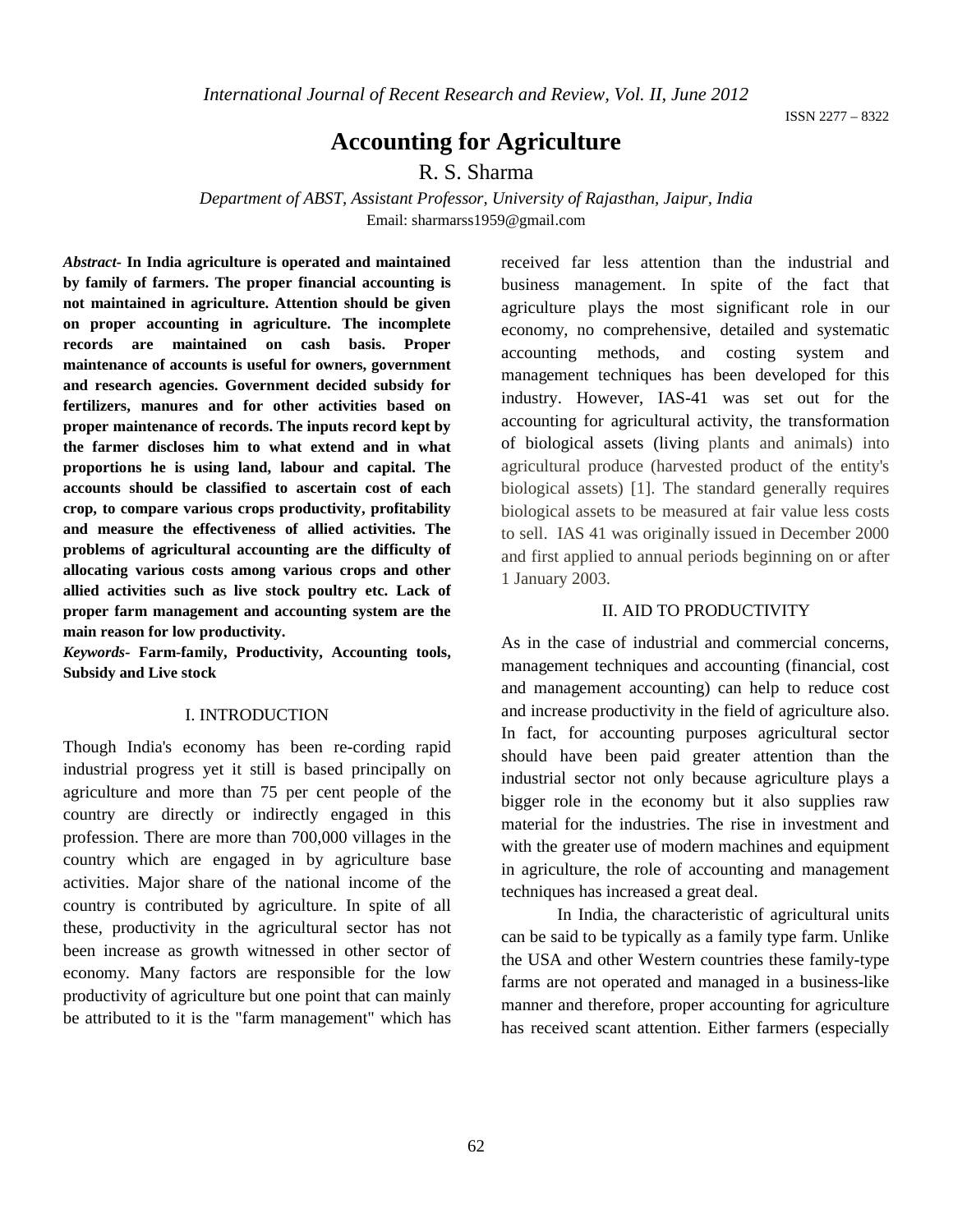small ones) do not maintain accounts or, if some keep, the basis of their accounting records is "Cash" and they fulfill their needs by adopting single-entry book-keeping system. Since accounts are maintained on "cash basis", inventories and other items are not taken into consideration; true picture of operating results is, therefore, not reflected by the accounting.

## III. MAINTENANCE OF RECORD

The records maintained by the farmers should be so designed as to show the cost of production of each unit separately and also the cost of the finished products.

The farm accounting system should be divided into sections based on production units, such as various crops, live-stock and other expense categories based on location.

Since most farms are still basically familyowned, with book-keeping done by a member of the family, the specific records should normally be those which will provide, with a minimum effort, all the information the farmer must have.

Like accounting for industrial and commercial concerns, the main object of farm accounts is to ascertain operating results of the agriculture. In addition to this prime object, other specific objectives of farm accounts are:

- a) To satisfy outsiders; i.e. various governmental agencies and lending agencies such as banks, mortgage grantors or landlords, etc.
- b) To provide information on the strengths and weaknesses of individual production units. These data help to determine which of the operations should be emphasized in order to produce the optimum income from the capital invested.
- c) Record keeping must also provide information for proper division of income and expense between the landlord and the tenant. The family nature of many farms makes it essential that a business like record be kept so that equitable distribution of income and expense can be made. Such a record should establish sound

basis for distribution of property in the event of death or any other reason which causes redistribution of the assets among the various members of the family.

d) Increasing emphasis in recent years has been placed upon the marginal usage of records. Farm organizations as well as agricultural universities have compiled information collected from a sampling of farmers in order to better advise them in the management of their operations.

## IV. USEFUL GUIDELINES

Farms accounts are of much use to the farmers in making their farms more productive and profitable. Accounts, if maintained properly, may provide the farmers with useful guidelines for making revising and modifying their plans and thus improving their financial and operating affairs. Farm accounts may provide the following useful information [2]:

- > The amount of money invested in land, soil improvements, building, feed, live-stock and machinery;
- $\triangleright$  Annual inputs into the farm business classified as land, labour and capital;
- $\triangleright$  The returns from each productive unit;
- $\triangleright$  The amount of labour furnished by the farm-family and the amount and cost of hired labour.
- $\triangleright$  Yield per acre for the various crops ;
- Measures of efficiency for each live stock enterprise such as :
	- (1) Production per cow;
	- (2) Eggs per hen;
	- (3) Returns per cow or per litre;
	- (4) Returns per hen, etc;
- $\triangleright$  Total returns, total inputs, and net returns for the farm as a unit.

The farmer who keeps a record over a period of years not only can determine results for any one year but also can compare results with those of the previous years. The inputs record kept by the farmer tells him to what extent and in what proportions he is using land, labour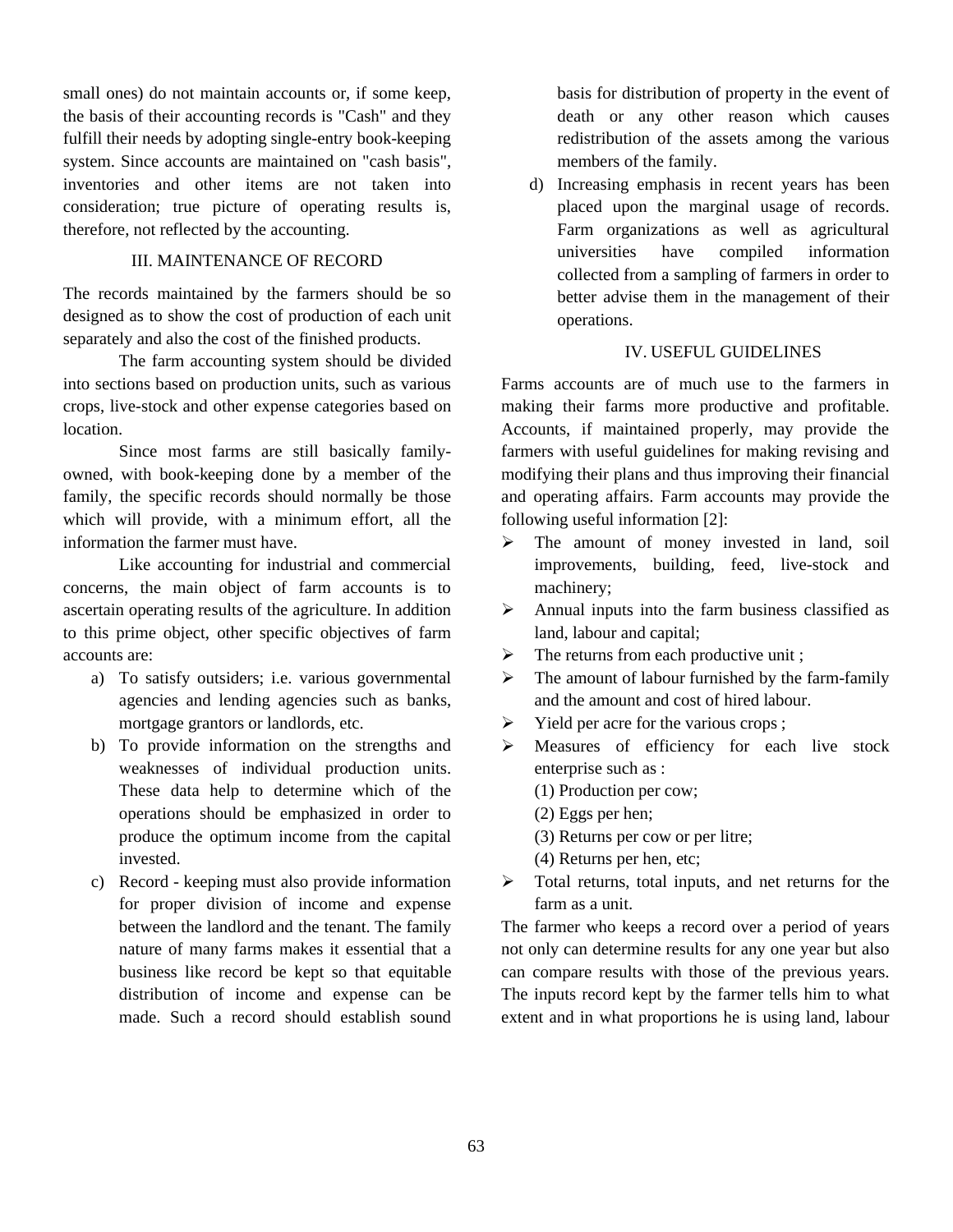and capital. Furthermore, the records will indicate the annual amounts of capital used for soil improvements, farm buildings; fences, machinery and power. The farmer can also estimate the value of his management (on the basis of what it would cost if hired) and thus have a complete listing of the inputs for all factors of production. The crop yields for any year may be compared with those for the previous years or with the statistics for the country.

## V. SOURCE OF INFORMATION

Farm records are a valuable source of information for measuring and operational financial efficiency not only in respect of an individual but are also of great value, if summarized and comparable records for a particular area are made available. Following benefits may be derived from the analysis of groups of farm records:

(1) The organization of the individual farm may be compared with the organization of other farms in the area of the community;

(2) The efficiency of each productive enterprise and each major item of input may be compared with returns and inputs of similar farms;

(3) The earnings of the farm as a unit may be compared with the earnings of farms similar in size and system of farming;

(4) The earnings from the various systems of farming may also be compared.

Accounting for farms may be classified into the following groups:

- $\triangleright$  Records dealing with the way in which time is used, not only in respect of the workers but also for tractors, and other farm machines and equipments, etc;
- $\triangleright$  Records dealing with the use of raw materials, foodstuff, manure, fuel, lubricating oil, seed etc;
- Records dealing with livestock feeding breeding, milk, eggs, etc; and
- Records dealing with crops-acreages, kinds, yields etc.

It should be noted that the number and kind of records which are likely to be of use vary a great deal

according to the size of the farm and the farming method.

# VI. PROPER CLASSIFICATION

In order to ascertain the cost of each crop separately, to compare various crops and to measure the effectiveness of allied activities, it is necessary to classify various accounts properly and maintain a complete set of books of accounts. Sales and receipts and other expenses must be classified according to activities and departments. For this purpose, accounts may be classified into following main headings:

- $\triangleright$  Crop- for each crop separate accounts should be kept.
- Livestock- For each group of livestock (like cows, buffaloes, sheep, dairy cattle etc.) separate recording should be made.
- $\triangleright$  Poultry A separate recording should be made to ascertain profitability of this activity. For this purpose various poultry. For this purpose various poultry items such as chickens, hens, roosters, turkeys, etc. should be recorded in different accounts.
- Products Various agricultural and allied products should be recorded in separate accounts. For this purpose accounts of milk, cream eggs, wool, other dairy and live-stock products, etc. should be opened.
- $\triangleright$  Crops-related items In this group, accounts related to crops such as chemical fertilizers, marketing, seeds etc. may be included which, taken together, form major portion of the cost of production.
- Livestock Related Items Important items relating to live stock such as breeding fees, marketing, veterinary expenses and medicine should be recorded in distinct accounts.
- $\triangleright$  Property Items Accounts relating to land, building, machinery and equipments (such as tractors, feed, grinder, small tools etc.) should be maintained properly.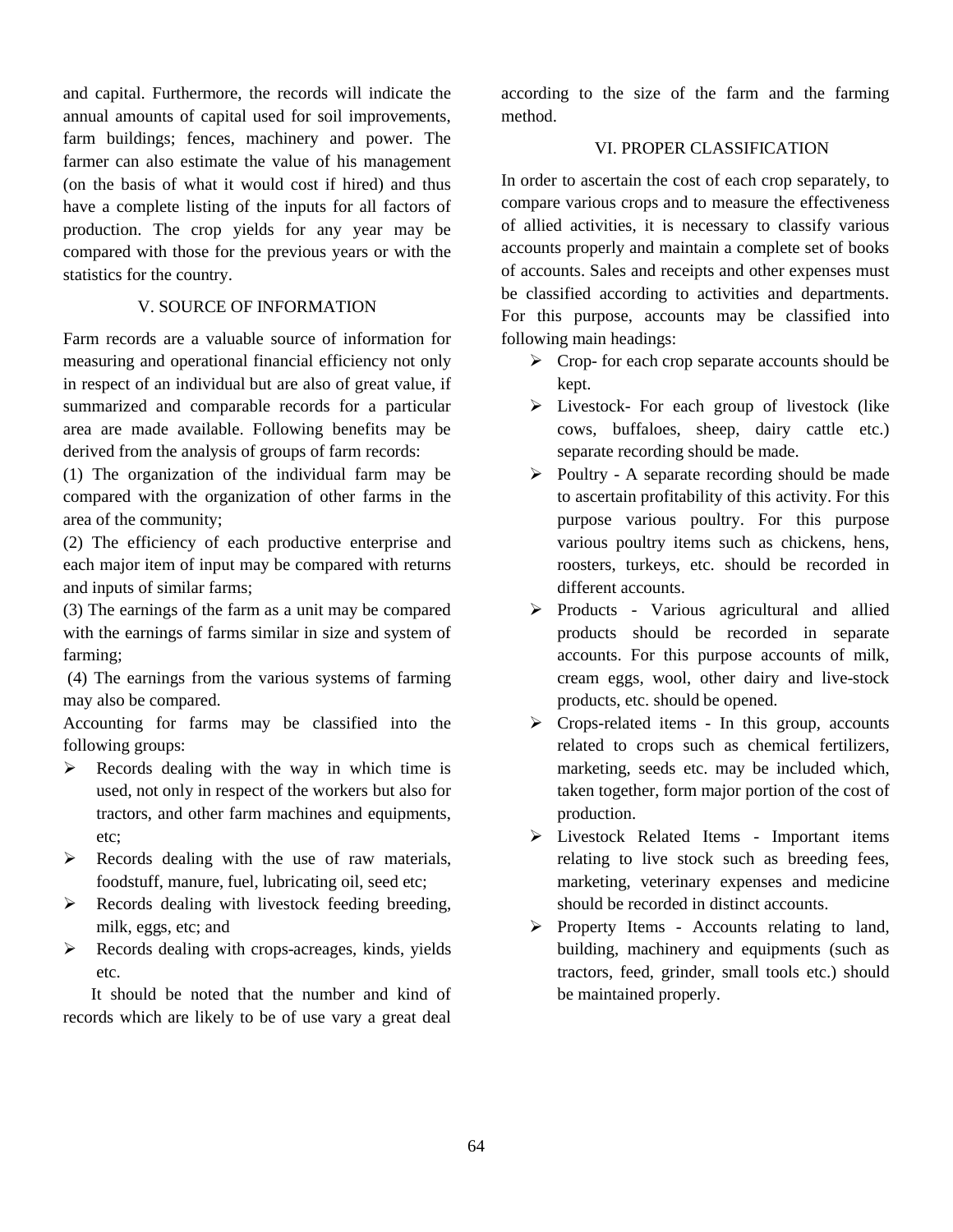- $\triangleright$  General Items General items may include rent, electricity, fuel, oil and grease for operating the machines and equipments, labour cost, repairs taxes and other governmental payments, etc.
- $\triangleright$  The assets of a farm may be classified as permanent of fixed assets, and
- $\triangleright$  Production inventories.

In the first category would be placed such items as building, equipments, and breeding livestock. The second would contain inventories of products, held on hand, which will be sold within a short period of time. These would include various crops as well as livestock. In case of livestock held for long terms, such as breeding stock or milk cows, a much more detailed record should be kept. For example, for each individual cow producing milk, litres of milk per month, the cow's weight, initial cost, feed cost, veterinarian expenses, etc. should be clearly recorded and shown in the books of accounts [3].

### VII. DEPRECIABLE ASSETS

It is necessary to record certain details of depreciable assets. This category would include, but not limited to: buildings, tractors and other equipments, breeding livestock; etc. For each asset purchased, the following information should be recorded:

- $\triangleright$  Original cost
- $\triangleright$  Additions
- $\triangleright$  Depreciation provided
- $\triangleright$  Selling price (if sold)
- $\triangleright$  Gain or loss on sale
- $\triangleright$  Date of sale
- $\triangleright$  Method of depreciation
- $\triangleright$  Estimated economic life of assets
- $\triangleright$  Purchased from
- $\triangleright$  Sold to
- P Replacement cost.

The details regarding assets would not only help ascertain true profit or loss but also show the time, when assets are to be replaced and funds required for replacing it.

Frequently there are arrangements with tenants or hired labour which necessitate the part of their payment to be made in the form of food, lodging etc. Special accounts must be kept for this purpose.

One of the accounting problems in agriculture is the difficulty of allocating costs among various crops or other production. In order to analysis effectively the efficiency of the various production units, it is necessary for the framer to allocate these costs in different units. For example, various fertilizers applied to one field have residual benefits for crops over a period of time. In addition, a by-product of one crop may be of benefit to another crop or production unit. An instance of the little benefit is the common practice of grazing a cornfield after the crop has been harvested. Fallen corn or ears left on the stalks provide food for beef cattle or other livestock. It is difficult to allocate the cost of this feed, either to the livestock or as a reduction of the cost of the corn crop by this amount. In order to resolve this problem, it is suggested that the value of corn left in the field should be estimated by marking a section of the field and counting the unpicked or fallen ears. Using this as a basis, the rupee value of the entire field could be estimated and shown as an increase in income for the grain enterprise and as an expense for the cattle enterprise.

#### VIII. MEASURING EFFICIENCY

The value of financial record as a tool to determine and analyses the efficiency of the organization and operation of a farm depends primarily upon the degree to which various measures evaluate the efficiency of each enterprise of the farm and of the farm as a unit [4]. The following is an outline of the selected measures that can be calculated from a complete farm record to evaluate the efficiency of each enterprise of the farm and of the farm as a unit. The following outlines of the selected measures that can be calculated from a complete farm record to evaluate the efficiency of the farm, to describe the organization of the farm, and to measure the level of farm inputs and the efficiency of the productive enterprises are: